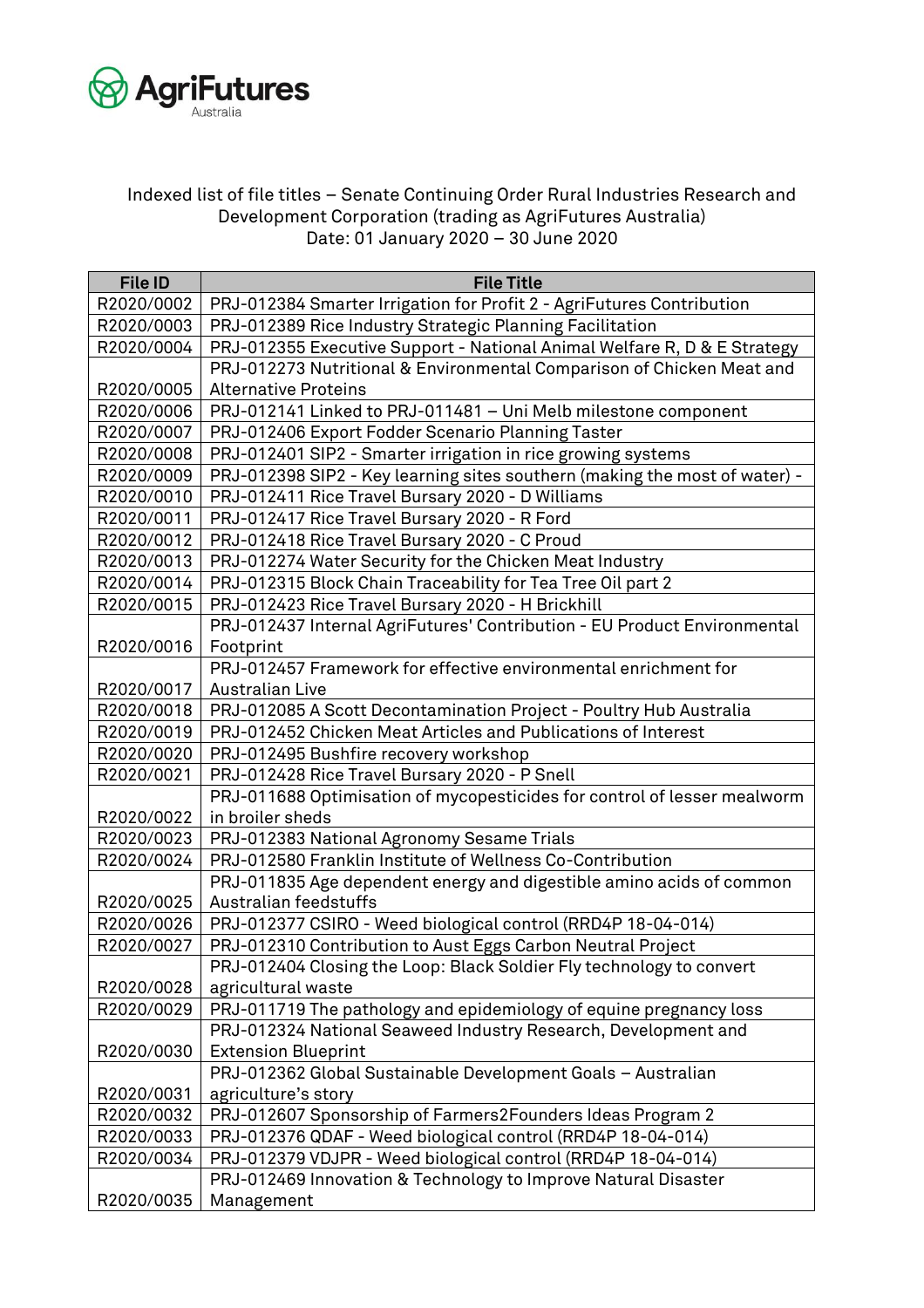

| <b>File ID</b> | <b>File Title</b>                                                            |
|----------------|------------------------------------------------------------------------------|
|                | PRJ-012595 Developing the template for AgriFutures Australia Industry        |
| R2020/0036     | <b>Strategic Plans</b>                                                       |
|                | PRJ-011693 Mechanistic and Comparative toxicity of Commercial Essential      |
| R2020/0037     | <b>Oils</b>                                                                  |
| R2020/0038     | PRJ-012577 Agricultural Health and Safety Statistics 2020                    |
| R2020/0039     | PRJ-012682 Ginger Scenario Planning Taster                                   |
| R2020/0040     | PRJ-012613 Improved oat varieties for hay production 2020                    |
|                | PRJ-012405 Size and Scope of the Australian Honey Bee and Pollination        |
| R2020/0041     | Industry                                                                     |
| R2020/0042     | PRJ-012643 Gold Corporate Membership - Australian Farm Institute             |
|                | PRJ-012071 Project coordinator for Honey Bee Genetic Improvement             |
| R2020/0043     | Project                                                                      |
|                | PRJ-012610 Food Fraud: Impacts on Australian Agriculture, Fisheries &        |
| R2020/0044     | Forestry                                                                     |
|                | PRJ-012671 Identifying and prioritising WHS overlaps across the rural        |
| R2020/0045     | sector                                                                       |
|                | PRJ-012612 Capital requirements of Australia's agriculture, fisheries and    |
| R2020/0046     | forestry                                                                     |
|                | PRJ-012618 Review project performance and impact of the Northern Rice        |
| R2020/0047     | Industry                                                                     |
|                | PRJ-012713 Consultation and facilitation of AgriFutures Australia Levied     |
| R2020/0048     | Industry Issues                                                              |
| R2020/0049     | PRJ-012727 Project Manager - AgVet Access Grants 2020                        |
|                | PRJ-012202 Scoping a Communication Strategy for Raising Awareness of         |
| R2020/0050     | <b>Honey Bees</b>                                                            |
|                | PRJ-012616 An updated evidence map on applications, efficacy, and safety     |
| R2020/0051     | of Tea Tree Oil                                                              |
| R2020/0052     | PRJ-012728 Farmers2Founders FY21                                             |
|                | PRJ-012317 Hazelnut growth through the Implementation of the 2030            |
| R2020/0053     | <b>Strategic Blueprint</b>                                                   |
| R2020/0054     | PRJ-012544 Growing the Australian Native Ag+Food sector                      |
|                | PRJ-012718 Regional development: Intersection with agricultural, fisheries   |
| R2020/0055     | and forestry                                                                 |
| R2020/0056     | PRJ-012726 AgVet Minor Use Access Grants - Trial Management 2020-25          |
|                | PRJ-012720 Assessing the performance of international coffee cultivars in    |
| R2020/0057     | Australia                                                                    |
| R2020/0058     | PRJ-012663 AIAS RD&E Strategy                                                |
|                | PRJ-012729 Economic Impact Assessments for Kangaroo, Export Fodder &         |
| R2020/0059     | <b>Rice Programs</b>                                                         |
|                | PRJ-012667 Linked to PRJ-010689 - Project Manager SPL for More               |
| R2020/0060     | <b>Productive Agriculture</b>                                                |
|                | PRJ-012308 2030 Strategic Development Framework for Jujubes in               |
| R2020/0061     | Australia                                                                    |
|                | PRJ-012532 De-risking, commercial validation & value maximisation of         |
| R2020/0062     | Plantago in the ORIA                                                         |
| R2020/0063     | PRJ-012744 AgriFutures 2020 Stakeholder Survey                               |
| R2020/0064     | PRJ-012494 Optimising bioactive content of Australian stingless bee honey    |
| R2020/0065     | PRJ-012754 Prioritisation of rural industry issues for AgriFutures Australia |